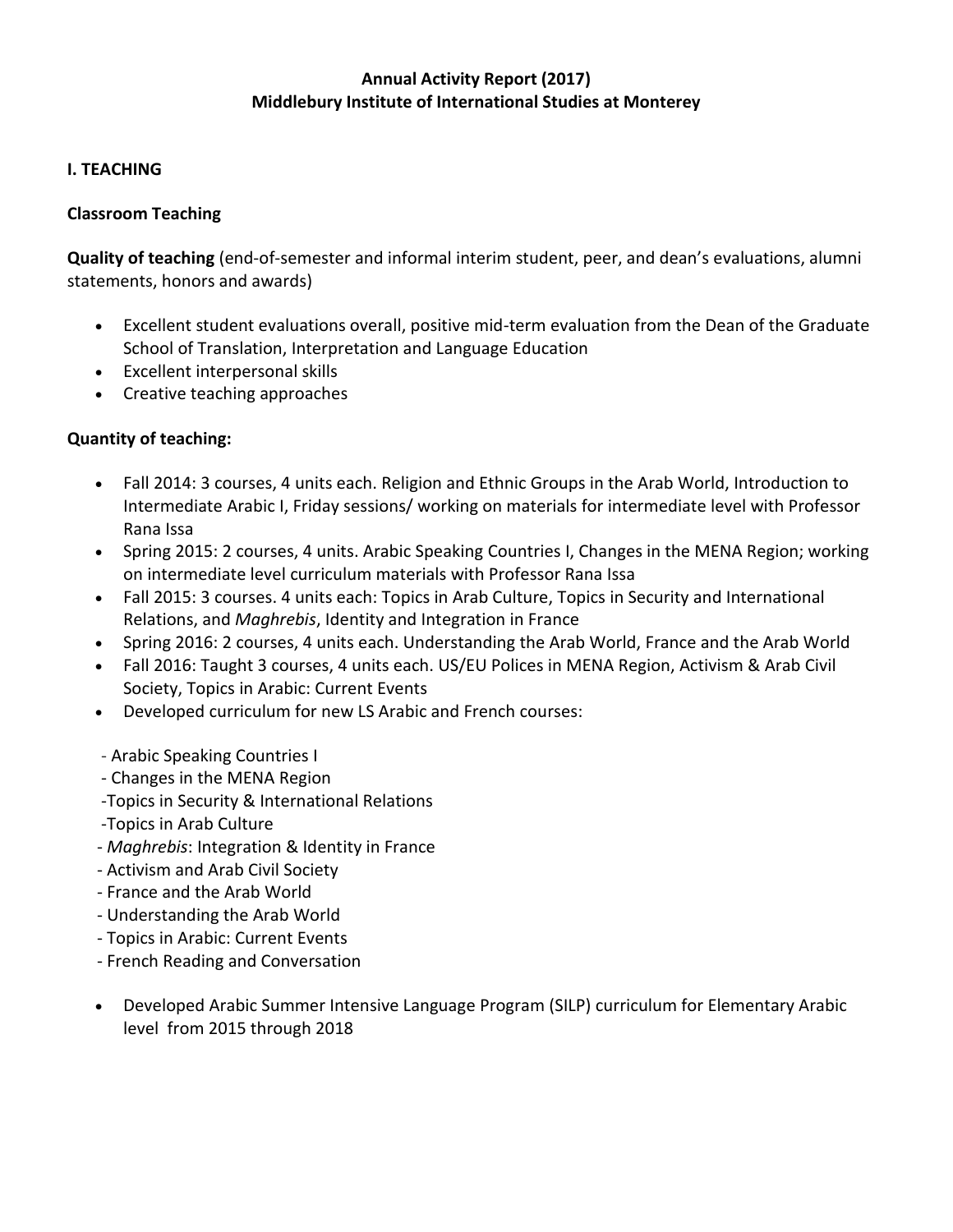#### **New teaching techniques and approaches:**

- Implemented Policy Analysis Report, Comparative Case Study Report and Collaborative Student Guide projects
- Skype technology hosting of remote guest speakers, including Arabic professors at Boston University and Slimane Zghidour, TV5 commentator
- Successful Digital Storytelling project with Intermediate level Arabic students
- Arabic podcast project for Intermediate level Arabic students
- Arabic radio show (simulated) with Intermediate level Arabic students. Simulated broadcasts of music, cultural and political topics, news, and interviews pertaining to the Arab-speaking world.
- Initiated an Arabic Cultural Expo featuring cultural artifacts in three courses: Religion and Ethnic Groups, *Maghrebis*, Identity and Integration in France, and Topics in Arab Culture
- Used http://www.socrative.com/ software to review and quiz students on vocabulary and grammar
- Used http://www.quizlet.com to review and quiz students on vocabulary and grammar

### **Formal and informal student contact hours and advising/mentoring:**

- Met with students during and outside office hours on a regular basis, to provide targeted help on all course content and projects (homework, blogs, video project, radio show project, Digital Story telling project)
- Served as Language Evaluator for three MIIS applicants to the State Department's Critical Language Scholarship Program in Washington, D.C.
- Served as reference for one MIIS applicant to the Summer Arabic School at Middlebury College
- Served as a Fulbright Language Evaluator for one MIIS student and one former SILP student

### **Other student services:**

- Co-organized an Arabic Club at MIIS, aimed at fostering conversational language skills through discussion topics
- Co-organized an Arabic Film Club at MIIS
- Initiated and co-organized the Arabic Table at the International Fair (Bazaar) at MIIS, April 2015 and 2016
- Initiated a Cultural Expo featuring cultural artifacts for Arabic and French intermediate classes
- Organized field trip to attend Annual Arabic Music Concert in Santa Cruz in summers 2016 and 2017

### **II. SCHOLARSHIP, RESEARCH & PUBLISHING**

### **Publications:**

- Published Work: *Uprising in Tahrir Square: an interactive toolkit for advanced Arabic classrooms*. This is the first volume of a series entitled Changes in the Middle East and North Africa.
- Began work on Volume Two about the Syrian conflict
- Book project in progress: women's roles in Algeria in colonial and post-colonial periods.

# **Instructional Development**

**Syllabi:**

• Revised existing syllabi for ten courses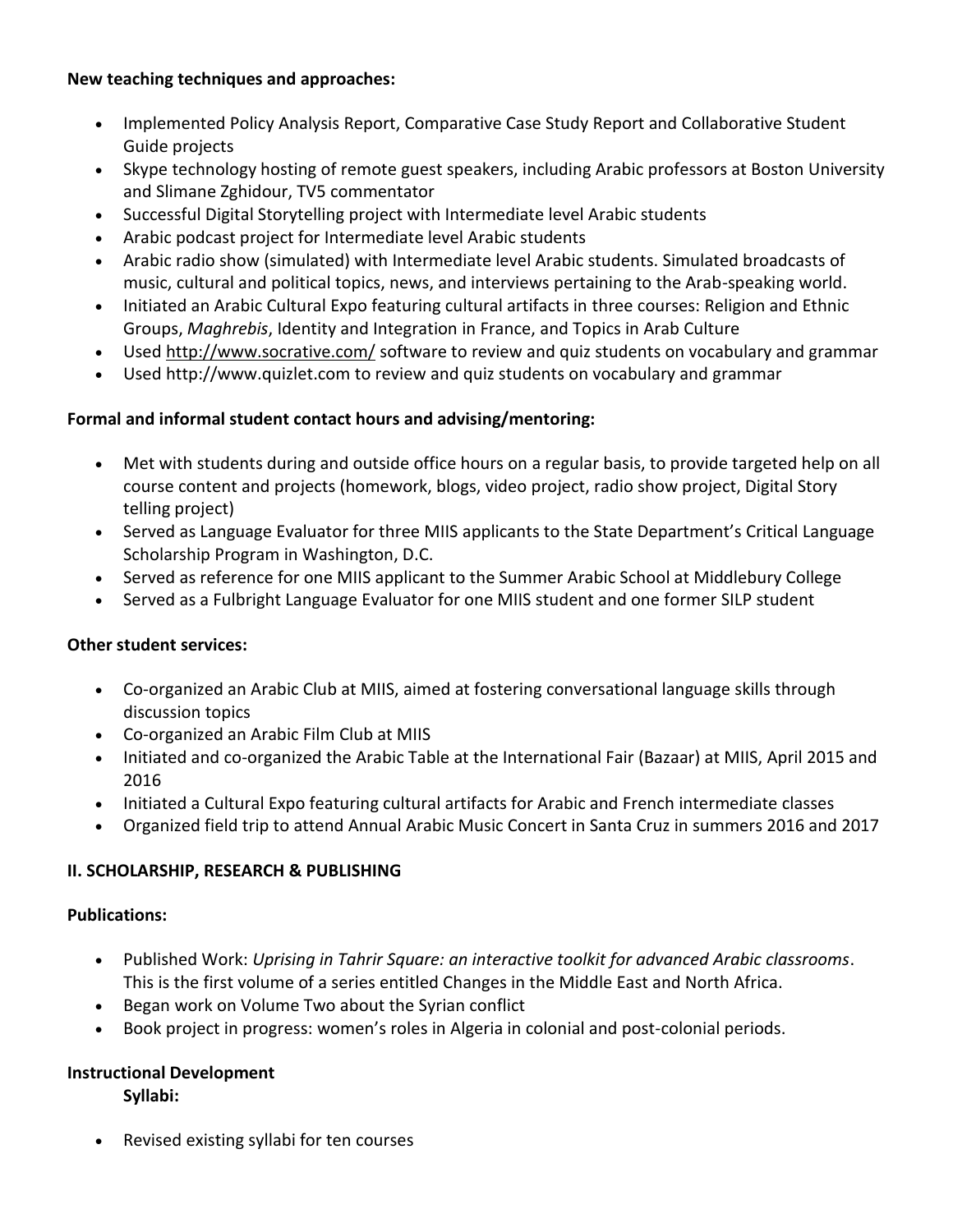#### **Course materials:**

- Developed new course materials:
- Topics in Security & International Relations
- *Maghrebis*: Integration & Identity in France
- Activism and Arab Civil Society
- France and the Arab World
- Understanding the Arab World
- -Topics in Arabic: Current Events
- *Maghrebis* and Africans in France
- US., France/E.U. and Africa
- U.S., E.U. and Arab Foreign Policy in the MENA Region

#### **Instructor manuals:**

• In-process: Collaboration with Professor Rana Issa on developing textbook materials for intermediate Arabic classrooms

### **New methodologies:**

• Designed content-based resource book for advanced Arabic learners:

### **III. SERVICE TO THE INSTITUTE**

# **Committee service to the Graduate School of Translation, Interpretation and Language Education (GSTILE)**

- Member of Peer Review Committee for contract renewal dossiers
- Attended all Language Studies Faculty Planning meetings
- Attended all Arabic program meetings
- Member of the Fulbright Review Committee at MIIS. I also served as a member of the Immersive Professional Learning committee and reviewed / rated 65 applications between October and December 2016.

### **Thesis/Directed Study:**

### **Directed studies offered in Fall 2016, Spring 2016, Fall 2017 and Fall 2018:**

- Nationalist movements around the world and role of the Middle East within them (French)
- Advising Skills for Arab Students in U.S. Higher Education (Arabic )
- Yemen Crisis (Arabic)
- Education System in the Arab World (Arabic)

### **Program development:**

• Conducted Arabic and French oral proficiency interviews with incoming students, in collaboration with other Arabic and French faculty